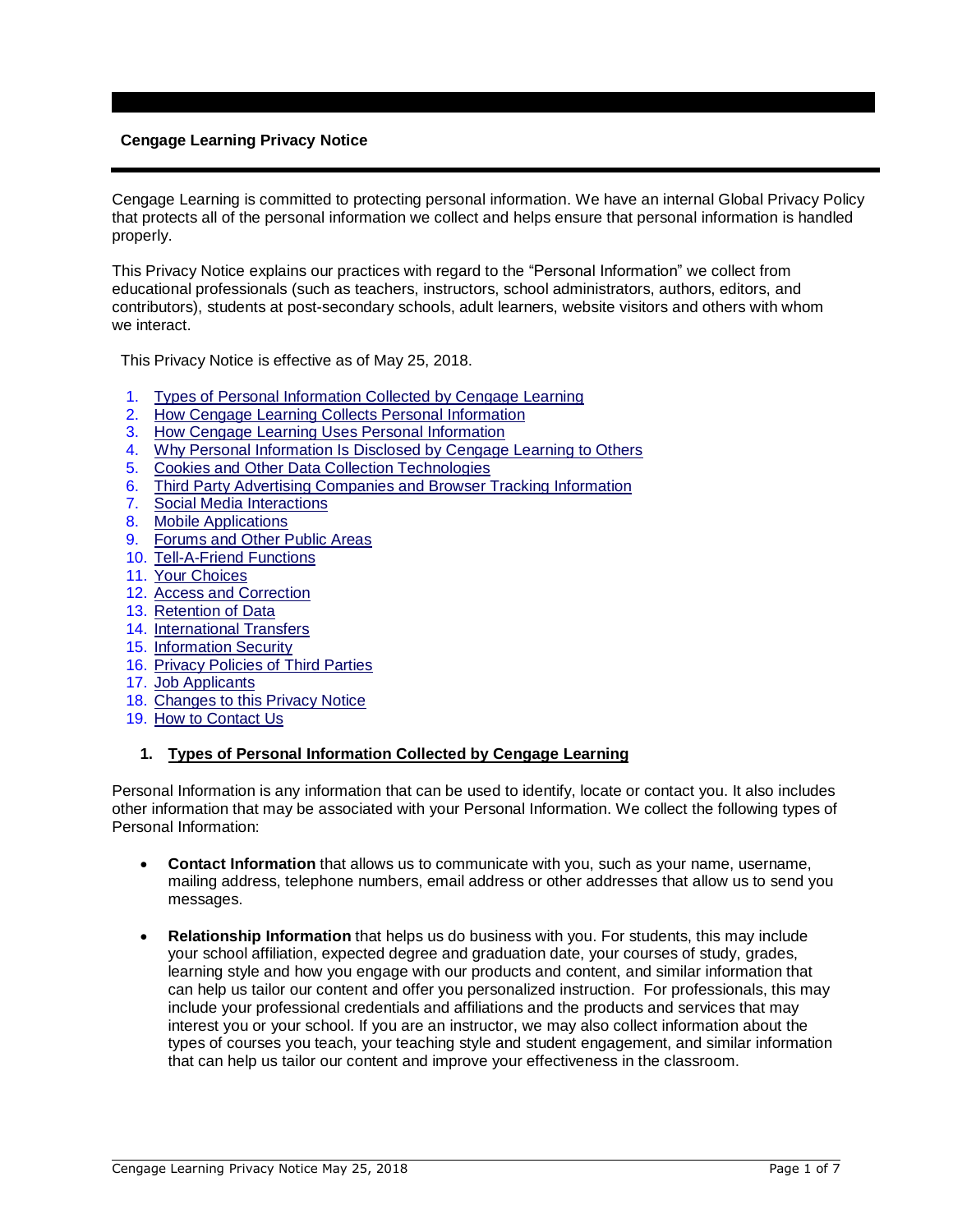• **Transaction Information** about how you interact with Cengage Learning, including your purchase history, information about your use of our content (including time spent on material and results of in-product assessments), customer account information and information about how you use our websites and applications. If you purchase products from us online, we also collect payment card information as needed to process your payment.

# **2. How Cengage Learning Collects Personal Information**

In many cases, we collect Personal Information directly from you. We will ask you for Personal Information when you interact with us, such as when you register on our websites, sign up to receive materials electronically or make a purchase. We may collect additional about you from your school, such as information about the classes you are teaching, and from third party data suppliers who enhance our files and help us better understand our customers. We may also collect information from publiclyavailable social media sites, such as Twitter.

When you use our websites, products and applications, we collect Transaction Information about your session and your activity. In addition to any information that you submit during these sessions, we use cookies and other technological tools to automatically collect information about your computer and your use of our website and applications. We may collect or infer information about you, such as your engagement with our products and with others in your classes. We treat this information as Personal Information when it is associated with other data elements that allow us to identify you. For more information about cookies and other technologies, please see the section Cookies and Other Data Collection Technologies below.

We also collect Personal Information when you contact us.

# **3. How Cengage Learning Uses Personal Information**

We use your Personal Information to:

- Provide you with the products, content or services selected by you or your institution and for related activities, such as customer service, account management, support and training, reporting and to provide other services related to your school's account,
- Provide you with marketing communications and offers for products and services from Cengage Learning and our partners, including personalized offers based on your usage of our products and to manage your communications preferences,
- Provide you with additional information that may be of interest, such as Cengage Learning news and announcements, study tips for students or teacher guides for professionals,
- Administer surveys and other promotional events,
- Determine if you are eligible for certain products, services or offers, such as rebates or content guides offered to professionals and students for certain courses,
- Understand how you use our products, content and services, including which devices you may use to access our content, for analytics and product development purposes as well as personalize offers that we make to you, and
- Manage our everyday business needs, such as payment processing and financial account management, contract management, website administration, business continuity and disaster recovery, security and fraud prevention, corporate governance, reporting and legal compliance.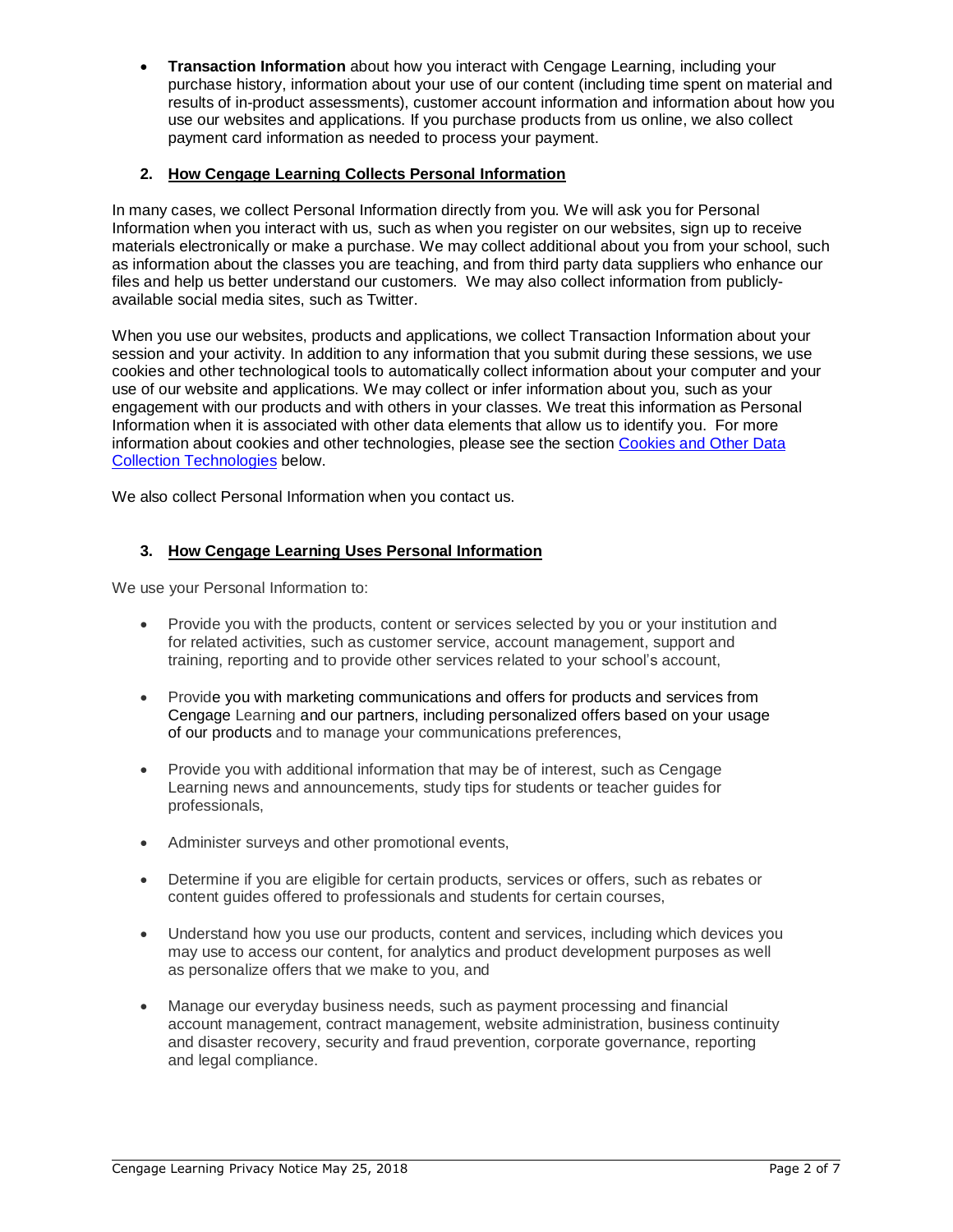Cengage processes personal information as defined by the applicable law where you live ("PI") in our Services for several reasons, and only when Cengage has a legal basis for doing so, such as fulfillment of a contractual obligation or with consent.

Cengage may process PI under legitimate interest as long as such legitimate interest does not outweigh or infringe on the rights and freedoms of its customers.

## **4. Why Personal Information Is Disclosed by Cengage Learning to Others**

We may share of your Personal Information in the following ways:

- If you are affiliated with an educational institution, we may share your Personal Information with your school and (if you are student) with your instructors. For example, we provide our institutional clients with reports about how their instructors and students use our products, including information that compares instructors and students within a school. If you are a student, your instructors will have access to all of the information generated by your use of the products for a class. We may also provide Personal Information to your school, as needed, to investigate possible academic fraud or cheating. Your school uses your Personal Information in accordance with its own privacy policies.
- We may share your Personal Information with our affiliates, which may use your Personal Information for the purposes listed above.
- We may also share your Personal Information with our service providers, who are bound by law or contract to protect your Personal Information and only use your Personal Information in accordance with our instructions.
- We may share your Personal Information with partners that provide services to you through MyCengage, MindTap and similar platforms. For example, you may request that Cengage Learning share information about the courses you've taken with partners to enable the partner to provide you with resume creation, skills assessment or other services. Additionally, we may share certain Transactional Information with our partners as needed to validate referrals and operate the platforms.
- We may also disclose Personal Information where permitted by law, such as when needed to affect the sale or transfer of business assets, to enforce our rights, including Terms of Use or Service, protect our property, or protect the rights, property or safety of others, or as needed support external auditing, compliance and corporate governance functions. We will also always disclose Personal Information when required to do so by law, such as in response to a subpoena, including to law enforcement agencies and courts in the United States and other countries where we operate.
- We may share your personal information with carefully selected third parties that provide products and services that may be of interest to you. For example, we may provide lists of professionals or students with particular interests (such as pre-med classes) to other publishers that offer products or services to individuals with an interest in medicine. If you do not want us to share your information with these third parties for their own marketing purposes, you can opt-out by contacting our Customer Service department by email at: [cengagebrain.support@cengage.com](mailto:cengagebrain.support@cengage.com) or phone at +1 800.354.9706 (M - F, 8:00 am - 6:00 pm ET).

Please note that we may also use and disclose information about you that is not personally identifiable. For example, we may publish reports that contain aggregated and statistical data. These reports do not contain any information that would enable the recipient to contact, locate or identify you.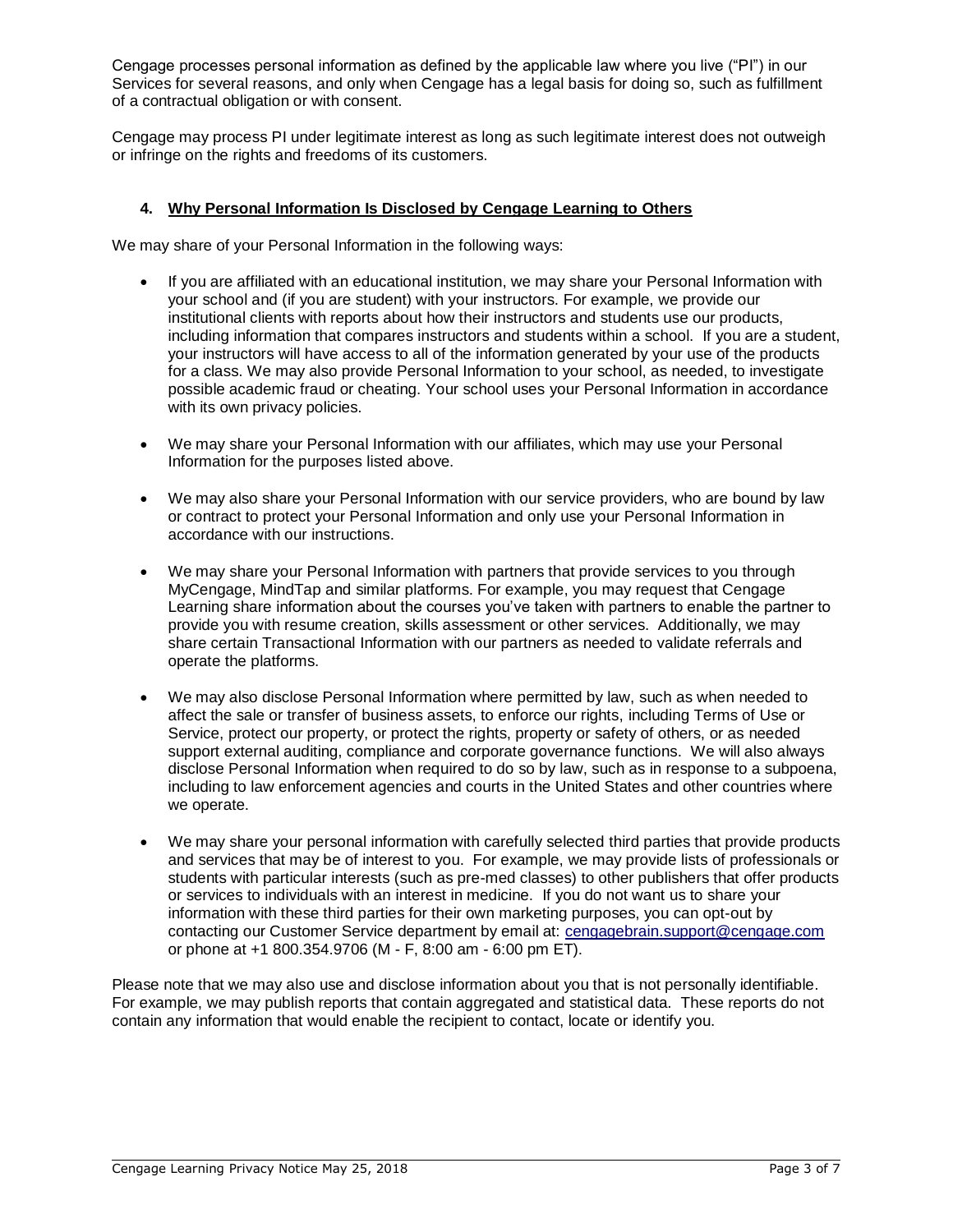# **5. Cookies and Other Data Collection Technologies**

When you visit our website or use our mobile applications, we collect certain Transaction Information by automated means, using technologies such as cookies, pixel tags, browser analysis tools, server logs and web beacons.

In many cases, the information we collect using cookies and other tools is only used in a non-identifiable way, without any reference to your Personal Information. For example, we use information we collect about all website users to optimize our websites and to understand website traffic patterns.

In some cases, we do associate the information collected using cookies and other technology with your Personal Information. This Privacy Notice governs how we use that information when we associate it with your Personal Information.

### **Cookies**

When you visit our website, we place cookies on your computer. Cookies are small text files that websites send to your computer or other Internet-connected device to uniquely identify your browser or to store information or settings in your browser. Cookies allow us to recognize you when you return to our website. They also help us provide you with a customized experience and enable us to detect certain kinds of fraud. In many cases, you can manage cookie preferences and opt-out of having cookies and other data collection technologies used by adjusting the settings on your browser. All browsers are different, so visit the "help" section of your browser to learn about cookie preferences and other privacy settings that may be available.

### **Flash Cookies**

We may also use Flash Cookies (also known as Local Stored Objects) and similar technologies to personalize and enhance your online experience*.* A Flash cookie is a small data file placed on a computer using Adobe Flash technology. The Adobe Flash Player is an application that allows rapid development of dynamic content, such as video clips and animation.

We use Flash cookies to personalize and enhance your online experience and to deliver content for Flash players. We may also use Flash cookies for security purposes, to gather website metrics and to help remember settings and preferences. Flash cookies are managed through a different interface than the one provided by your web browser. To manage Flash cookies, please visit Adobe's website at [http://www.macromedia.com/support/documentation/en/flashplayer/help/settings\\_manager.html.](http://www.macromedia.com/support/documentation/en/flashplayer/help/settings_manager.html) If you disable Flash cookies or other similar technologies, please be aware that you may not have access to certain content and product features.

## **Pixel Tags and Web Beacons**

Pixel tags and web beacons are tiny graphic images placed on website pages or in our emails that allow us to determine whether you have performed a specific action. When you access these pages or open or click an email, the pixel tags and web beacons generate a notice of that action. These tools allow us to measure user response to our communications and improve our web pages and promotions.

## **Server Logs and Other Technologies**

We collect many different types of information from server logs and other technologies. For example, we may collect information the device you use to access our website, your operating system type, browser type, domain and other system settings, as well as the language your system uses and the country and time zone where your device is located. Our server logs also record the IP address of the device you use to connect to the Internet. An IP address is a unique identifier that devices use to identify and communicate with each other on the Internet. We may also collect information about the website you were visiting before you came to Cengage Learning and the website you visit after you leave our site.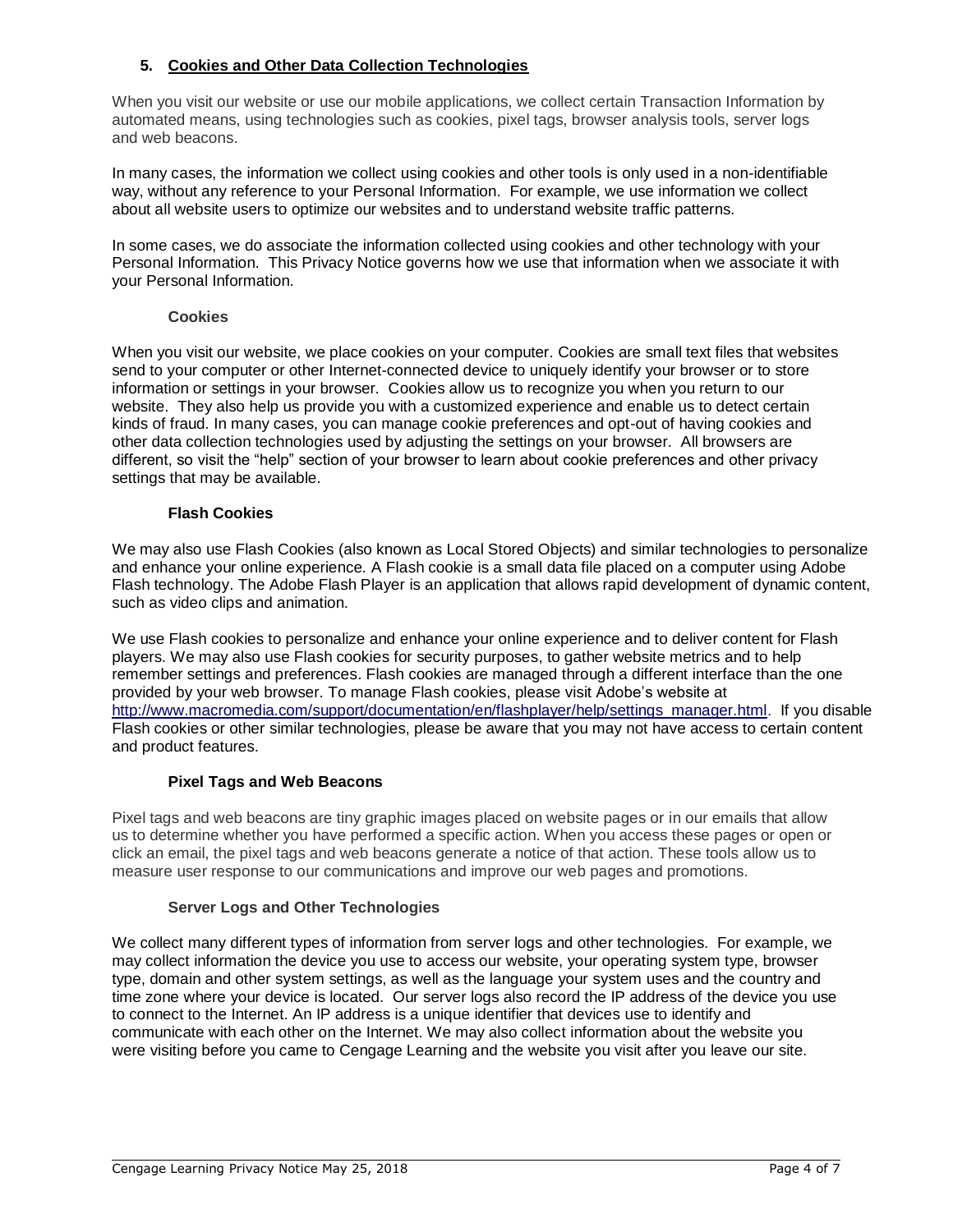# **6. Third Party Advertising Companies and Browser Tracking Information**

We have relationships with third party advertising companies to place advertisements on this website and other websites, and to perform tracking and reporting functions for this website and other websites. These third-party advertising companies may place cookies on your computer when you visit our website or other websites so that they can display targeted advertisements to you.

These third-party advertising companies do not collect Personal Information in this process, and we do not give any Personal Information to them as part of this process. However, this Privacy Notice does not cover the collection methods or use of the information collected by these companies. For more information about third party advertising, please visit the Network Advertising Initiative (NAI) at [www.networkadvertising.org.](http://www.networkadvertising.org/) To opt out of being targeted by many third party advertising companies by visiting [www.networkadvertising.org/consumer/opt\\_out.asp](http://www.networkadvertising.org/consumer/opt_out.asp) or [http://preferences.truste.com/truste/.](http://preferences.truste.com/truste/)

Additional information from the third party advertising companies that we work with:

- **Omniture**: If you would like more information on how to remove yourself from the tracking and reporting functions performed for this website by Omniture, please visit the [Omniture Opt-Out](http://www.omniture.com/en/privacy/2o7)  [Page](http://www.omniture.com/en/privacy/2o7) at<http://www.omniture.com/en/privacy/2o7> and follow the relevant instructions.
- **Google Analytics:** For information on how Google Analytics uses data please visit "How Google uses data when you use our partners' sites or apps", located at [www.google.com/policies/privacy/partners/.](http://www.google.com/policies/privacy/partners/)

Although our websites currently do not have a mechanism to recognize the various web browser Do Not Track signals, we do offer our customers choices to manage their cookie preferences as described in the previous section. To learn more about browser tracking signals and Do Not Track please visit <http://www.allaboutdnt.org/>

## **7. Social Media Interactions and Interest-based Ads**

Our websites may enable you to interact with us and others via social media platforms, such as Facebook, Twitter, Pinterest and Instagram. While we respect each social media platform's privacy policies, we may collect Personal Information about you and your friends if you choose to use these tools.

For example, we may allow you to sign into Cengage Learning websites and applications using Facebook Connect. If you choose to do this, we may collect information necessary to facilitate social interactions such as friend lists, birthday, check-ins, basic profile information and your profile picture but only if the privacy settings you and your friends set within Facebook allow it. We will use the information to facilitate an interactive social experience.

We may display interest-based ads to you when you are using platforms such as Facebook and Google. These platforms allow us to personalize the ads that we display to you. We do not share any of your Personal Information with these platforms, although we may convert your email address into a unique number which can be matched by the platform with its user to allow delivery of the advertising. Although we do not provide any Personal Information to these platforms, they may gain insights about individuals who respond to the ads we serve.

## **8. Mobile Applications**

We offer mobile applications that allow you to access your account, interact with us online and receive other information via your smartphone. All Personal Information collected by Cengage Learning via our mobile applications is protected by the terms of this Privacy Notice.

When you download our mobile applications, you may choose to allow us to obtain your precise location from your mobile device. We use this information to deliver personalized content to you for our internal analytics purposes. We may also offer automatic (or "push") notifications. We will provide push notifications only to those individuals who opt-in to receive such notifications from us. You do not have to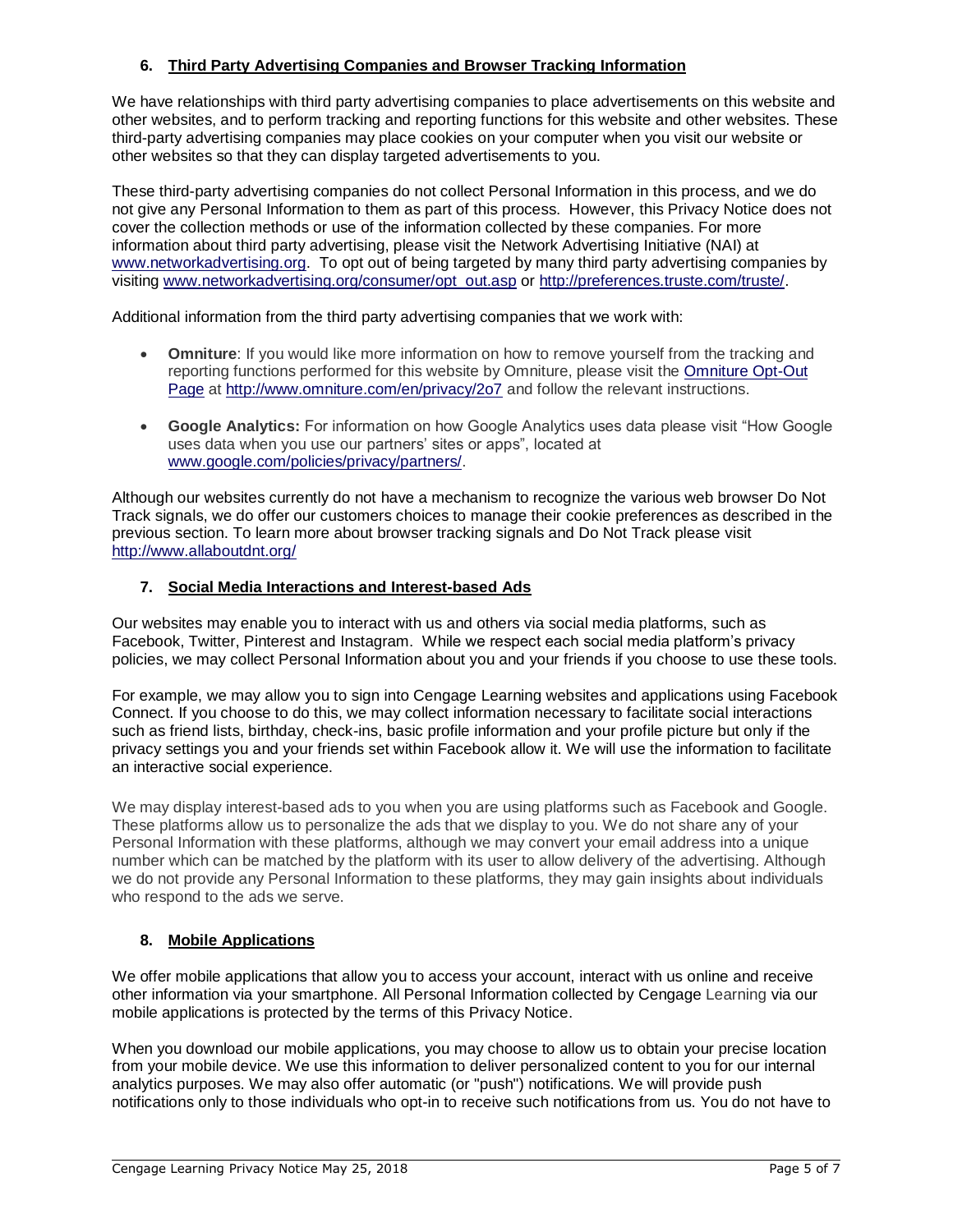provide location information to us or enable push notifications to use any of our mobile apps. If you have questions about location and notification privacy, please contact your mobile service provider or the manufacturer of your device to learn how to adjust your settings.

# **9. Forums and Other Public Areas**

Our products may provide forums and other public areas where instructors and students can communicate. Prior to posting in these areas, please read our Terms of Service carefully. All the information you post will be viewable to anyone with access to the area, and any Personal Information you include in your posting may be read, collected, and used by others. For example, if you post your mobile telephone number, you may receive unsolicited calls. Please use caution when posting any Personal Information.

# **10. Tell-A-Friend Functions**

We may offer "tell-a-friend" functionality on our websites. If you choose to use this function, we will collect Contact Information for your friend. We will automatically send your friend a one-time email with the information you specified or inviting him or her to visit the site. We use this information for the sole purpose of sending this one-time email and does not retain the information.

## **11. Your Choices**

You can always limit the information you provide to us. You can also limit the communications that we send to you. To opt-out of emails, simply click the link labeled "unsubscribe" at the bottom of any email we send you. To revoke permissions that you may have given to send text messages, text STOP in response to any message.

Please note that even if you opt-out of commercial emails, we may still need to contact you with important transactional information about your account. For example, even if you opt-out of emails, we may still send you activity confirmations.

If you do not want us to share your information with third parties for their own marketing purposes, you can opt-out by contacting our Customer Service department by email at: [cengagebrain.support@cengage.com](mailto:cengagebrain.support@cengage.com) or phone at +1 800.354.9706 (M - F, 8:00 am - 6:00 pm ET).

If you have any questions about your choices or if you need any assistance with opting-out, please contact us via email to privacy@cengage.com. You can also write us at the address in the How to Contact Us section below. If you send us a letter, please provide your name, address, email address and information about the communications that you do not want to receive.

Cengage respects the rights of European Economic Area (EEA) residents to access, correct and request erasure or restriction of their personal information as required by law. If you are a resident of the EEA, you generally have a right to know whether or not Cengage maintains your PI. If your information is incorrect or incomplete, you have the right to ask Cengage to update it. You have the right to object to Cengage's processing of your PI. You may also ask Cengage to delete or restrict your PI.

To exercise these rights, please contact Cengage via email at [privacy@cengage.com](mailto:privacy@cengage.com) and a member of Cengage's Privacy Team will assist you. Please understand that Cengage may need to verify your identify before processing your request.

## **12. Access and Correction**

We respect your right to reasonably access and correct your Personal Information. If you have an online account, you can log into your account at any time to access and update the information you have provided to us. Additionally, Cengage Learning complies with all laws regarding access and correction. If you need assistance updating your Personal Information, please contact us via email to privacy@cengage.com.